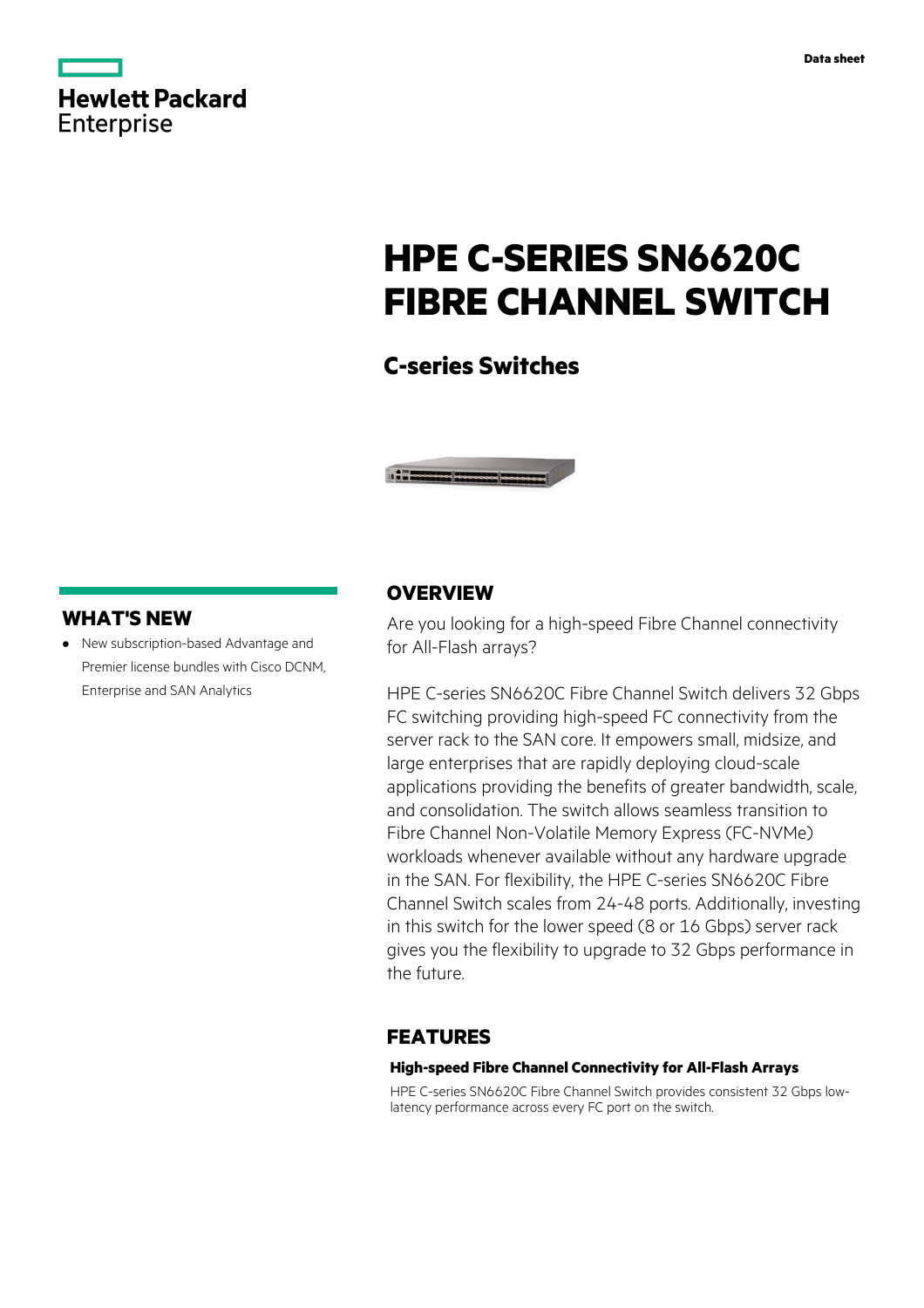Delivers increased performance with an aggregate bandwidth of 1536 Gbps for growing and dynamic workloads.

Supports the performance and scale required to deploy a dedicated and standalone FC SAN connecting both initiators and targets without requiring any other switching infrastructure.

Powered by the same high-performance 32 Gbps ASIC that powers the HPE Cseries SN8500C 32 Gbps Fibre Channel Director portfolio.

FC-NVMe-ready SAN switch with enhanced buffer-to-buffer (B2B) credits connecting both storage and host ports and FC link encryption.

#### **More Flexibility**

HPE C-series SN6620C Fibre Channel switch provides an option to deploy as few as 24 32 Gbps FC ports in the entry-level variant, which can grow in increments of 8 ports to 48 ports.

Allow users to deploy them with 32 Gb, 16 Gb, or 8 Gb optics to accommodate their budget while being fully prepared for tomorrow.

Increased fabric scalability provides more flexibility for a variety of SAN architectures.

#### **Easy Manageability**

HPE C-series SN6620C Fibre Channel Switch supports enhanced diagnostic features such as inter-switch link (ISL) and host-bus-adapter (HBA) diagnostics, read diagnostic parameter, link cable beacon, and advanced reliability features such as forward error correction (FEC) with HBA ports.

Cisco® Data Center Network Manager (Essentials Edition) software, included with the switch, provides a centralized management tool with task-based wizards that simplifies management of switches and fabrics. Additional advanced features are available with the DCNM licensed version, sold separately.

Starting NX-OS 9.2(1), DCNM is renamed as Cisco Nexus Dashboard Fabric Controller (NDFC).

HPE C-series SAN Insights (Cisco SAN Analytics) delivers deep visibility into I/O traffic between the compute and the storage infrastructure. This information is in addition to the already-available visibility obtained from individual ports, switches, servers, virtual machines, and storage arrays.

#### **Intelligent Network Services for SAN**

HPE C-series SN6620C Fibre Channel Switch supports slow-drain detection and isolation, VSAN technology, access control lists for hardware-based intelligent frame processing, smart zoning, and other various services.

Provides visibility into all virtual machines that are accessing the storage LUNs in the fabric and provide an end-to-end view for analytics.

Delivers powerful Representational State Transfer (REST) and NX-API capabilities to enable flexible and rapid programming of utilities for the SAN.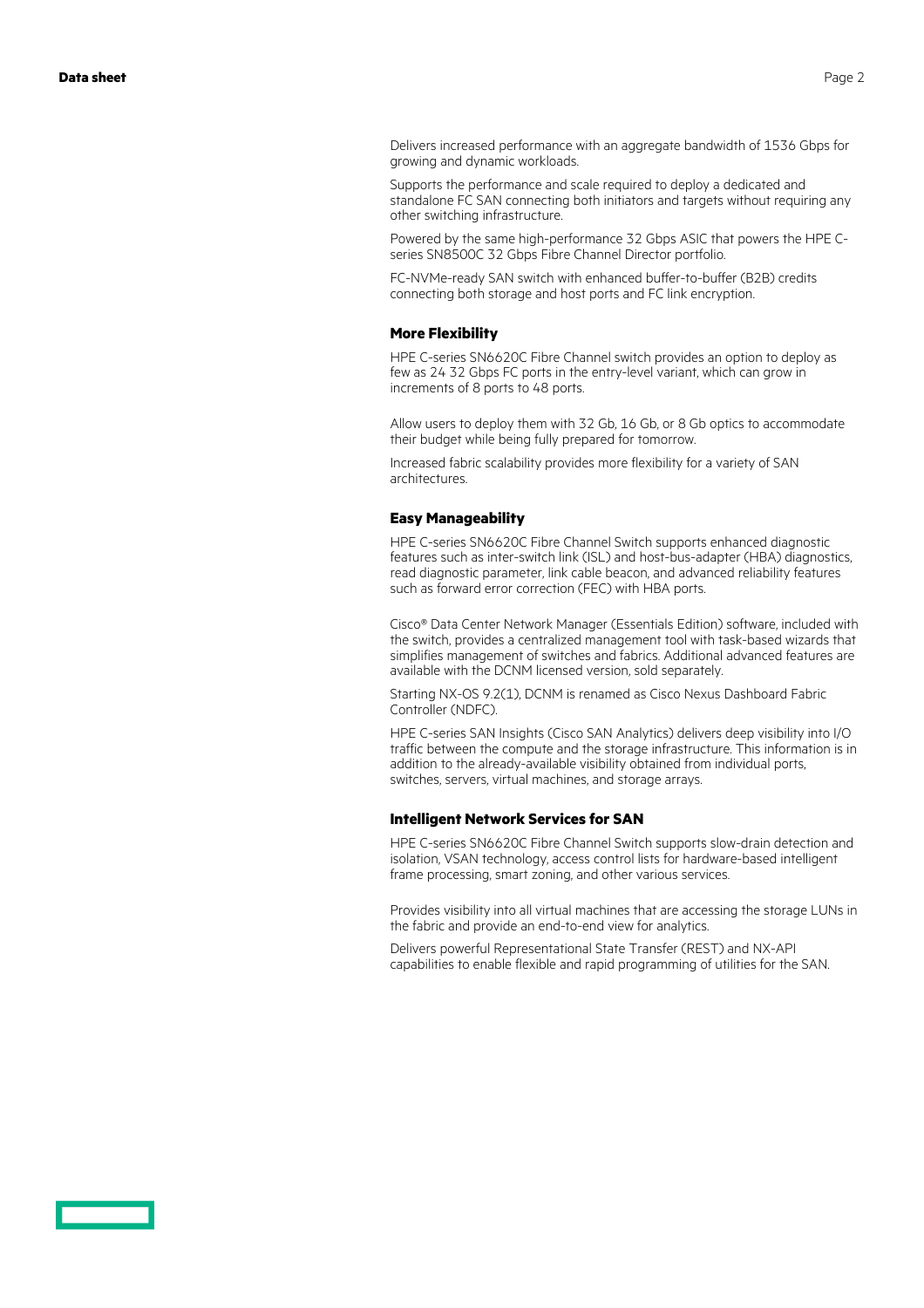$\overline{\phantom{0}}$ 

## **Technical specifications HPE C-series SN6620C Fibre Channel Switch**

| <b>Port speed</b>                  | 32 Gbps Fibre Channel                                                                                                                                                                                                |  |
|------------------------------------|----------------------------------------------------------------------------------------------------------------------------------------------------------------------------------------------------------------------|--|
| Aggregate switch bandwidth         | 1536 Gbps, maximum, depending on model                                                                                                                                                                               |  |
| <b>Encryption capability</b>       | AFS 128-bit                                                                                                                                                                                                          |  |
| <b>Protocol supported</b>          | Fibre Channel                                                                                                                                                                                                        |  |
| <b>Availability features</b>       | Delivers the same outstanding availability and reliability as previous generation HPE SN6010C Fibre<br>Channel Switches by providing optional redundancy on all major components such as power supplies and<br>fans. |  |
| <b>Form factor</b>                 | 1U                                                                                                                                                                                                                   |  |
| <b>Upgradability</b>               | 8-port upgrade license                                                                                                                                                                                               |  |
| <b>Software (required)</b>         | NX-OS: 8.3(1) or later<br>DCNM version: 11.0(1) or later; NX-OS 9.2(2) is required for Advantage and Premier licenses                                                                                                |  |
| <b>Software (optional)</b>         | Port upgrade license, Enterprise Package license, Cisco Data Center Network Manager (DCNM) license,<br>SAN Insights (1/3/5 yrs), Advantage license (1/3/5 yrs), Premier license (1/3/5 yrs)                          |  |
| <b>Product Dimensions (metric)</b> | $4.37 \times 43.9 \times 56.6$ cm                                                                                                                                                                                    |  |
| Weight                             | R0P12A - 7.57kg R0P13A - 8.11kg R0P14A - 8.66kg                                                                                                                                                                      |  |